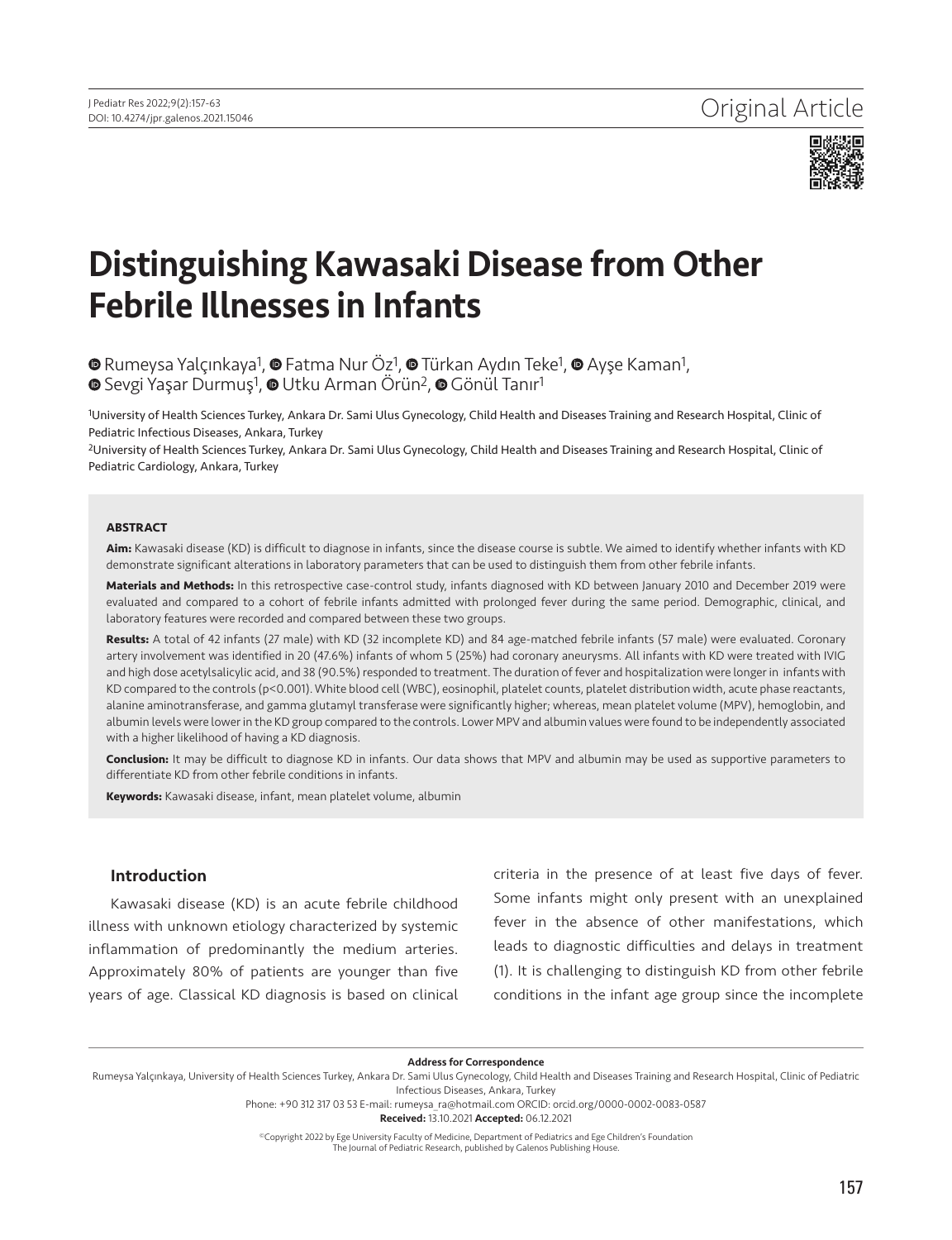form of the disease [incomplete KD (IKD)] is common, and findings are exceedingly similar to those of other febrile diseases. It is well established that the 'typical' clinical criteria are mostly absent or infrequent in infants with KD (2).

On the other hand, KD is one of the important causes of acquired heart disease in childhood, leading to cardiac and/ or coronary abnormalities. It is known that infants with KD more frequently have coronary and cardiac complications, highlighting the importance of prompt diagnosis and treatment (3). Therefore, a well-defined laboratory parameter (or a set of parameters) could help clinicians identify suspected cases of KD in the infant age group, even when typical criteria are not present.

This study aimed to investigate the clinical and laboratory features of infants with KD and to identify whether infants with KD demonstrate significant alterations in laboratory parameters that can be used to distinguish them from other febrile infants.

# Materials and Methods

### Patients and Clinical Data

In this retrospective case-control study, we reviewed the data of infants diagnosed with KD who were younger than 12 months at the time of disease onset between January 2010 and December 2019.

Ethics Committee approval was obtained from University of Health Sciences Turkey, Ankara Dr. Sami Ulus Gynecology, Child Health and Diseases Training and Research Hospital (date: 08.07.2019, approval no: 2019/7).

The control cohort comprised 84 age-matched febrile infants. The cohort was formed by evaluating the medical records of infants admitted with prolonged fever without a known source during the same period. Febrile infants diagnosed with any specific infection, such as tonsillitis, urinary tract infection, pneumonia, etc., or infants with any specific infectious etiology were excluded.

The following data were recorded: (i) Epidemiological and clinical features (gender, age, symptoms, number of positive main diagnostic criteria at admission, length of hospitalization, findings on physical examination, treatment modalities, echocardiography results), (ii) Complete blood count parameters, (iii) Biochemistry results, including serum sodium levels and acute phase reactants [C-reactive protein (CRP) and erythrocyte sedimentation rate (ESR)], and (iv) liver function test panel [alanine aminotransferase (ALT), aspartate amino transaminase (AST), albumin, gammaglutamyl transferase (GGT)]. Comparisons were performed between these two groups (infants with KD vs febrile controls).

#### Definitions and Echocardiographic Analysis

According to American Heart Association guidelines, the patients in this study were classified as either complete KD (cKD) or IKD (2).

Echocardiogram results were classified as Z scores: (i) no involvement: Always <2; (ii) Dilation only: 2 to <2.5; or if initially <2, an increase of ≥1 in *Z* score during follow-up; (iii) Small aneurysm: ≥2.5 to <5; (iv) medium-sized aneurysm: ≥5 to <10 with an absolute dimension of <8 mm; (v) Large or giant aneurysm: ≥10 or absolute dimension of ≥8 mm (2).

Cardiac involvement was defined as the presence of cardiac abnormalities such as coronary artery anomalies, valvular regurgitation, or pericardial effusion.

#### **Treatment**

All infants with KD were treated with intravenous immunoglobulin (IVIG, 2 gr/kg) as a single infusion over 12 hours as soon as possible after diagnosis was confirmed. Resistance to IVIG treatment was defined when persistent or recrudescent fever occurred 36 hours after the first IVIG infusion. Acetylsalicylic acid (ASA) was commenced with a dose of 60 mg/kg/day. Once the fever was absent for 48-72 hours, patients were switched to a low dose of aspirin, 3-5 mg/kg per day, for its antiplatelet effect. The low-dose ASA therapy was terminated 6-8 weeks after diagnosis if the infant had no coronary artery involvement. If coronary artery involvement persisted, ASA was continued as long as the involvement continued. Infants with a positive polymerase chain reaction or rapid antigen test for influenza virus received dipyridamole (2-6 mg/kg/day) instead of ASA.

# Follow-up

The routine echocardiogram follow-up of infants with KD was conducted according to the following schedule: at diagnosis, two weeks after disease onset, 4-6 weeks after disease onset, and in the 3<sup>rd</sup> and 6<sup>th</sup> months. After the first year, examinations were scheduled yearly.

## Statistical Analysis

All data obtained in this study were transferred to SPSS (version 25.0) software (SPSS Inc., Chicago, IL, USA). Descriptive results of all variables were determined. Categorical variables are given as frequency (n) and percentage (%). Continuous variables are presented as mean ± SD or median (min-max) depending on their conformity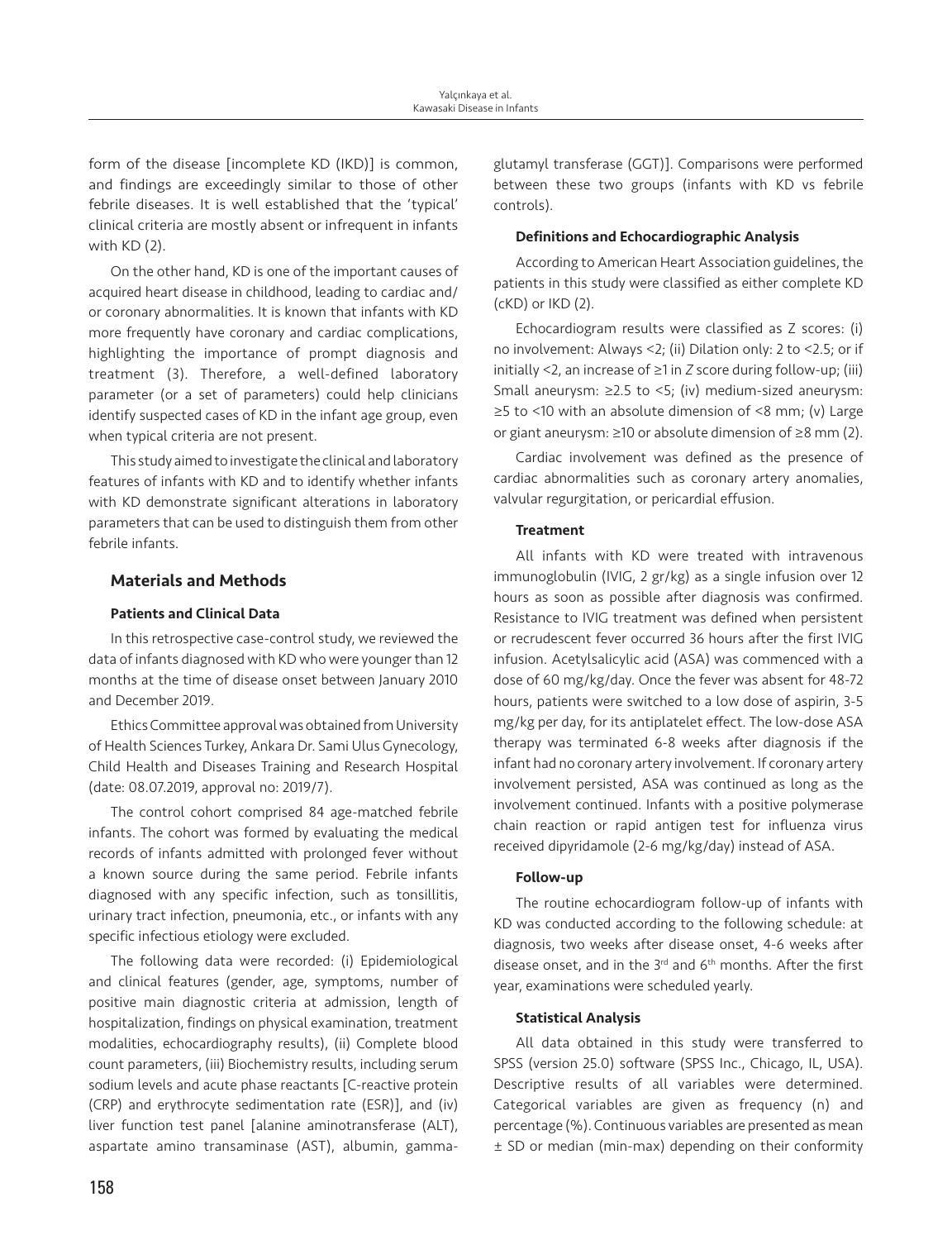with normal distribution -which was checked with the Shapiro-Wilk test. Categorical variable analyses were conducted via chi-square tests. Receiver operating curve (ROC) analysis was used to analyze the capability of various parameters in identifying KD according to area under curve (AUC) values. The Youden J Index was calculated for the determination of cut-off values. Multivariable regression with the backward conditional method was performed to determine factors that were independently related to the diagnosis of KD. Only variables that demonstrated significant difference in univariate analyses were included in the model. P-values less than 0.05 were considered to demonstrate statistical significance.

# Results

We included a total of 42 infants [27 (65%) male] with KD and 84 age-matched febrile infants [57 (67.8%) male] as a control group. The median age was nine months (minmax: 1-12 months) in both groups. In the KD group, four (9%) infants were under the age of three months, eight (19%) were between 3-6 months old, and 30 (72%) were older than six months of age. The youngest KD patient was a 1-month-old girl.

Thirty-two (76%) infants were diagnosed with IKD, while 10 (24%) were diagnosed with cKD. Coronary artery involvement was identified in 20 (47.6%) infants, 5 (25%) had coronary aneurysms. All of the infants were treated with IVIG and high dose ASA; 38/42 were responsive to treatment. Four (9%) infants received more than one IVIG infusion, and two received steroid therapy due to IVIG resistance. Five infants (12%) were administered enoxaparin therapy because of coronary aneurysms. The demographic and clinical features of those infants with KD are shown in Table I.

Except for one infant, all of the infants with coronary artery involvement attended follow-up examinations (n=19). Among these infants, five suffered from aneurysms; however, during follow-up, even though coronary artery involvement persisted, the dimensions of the aneurysms reduced to within normal dilatation limits. The longitudinal evaluation showed that 14 infants who had coronary dilatation at the initial assessment demonstrated a return to normal. The time elapsed until the regression of coronary dilatation ranged from 1 month (minimum) to 19 months (maximum) after diagnosis.

A comparison of the KD group to the control group showed that the duration of fever and hospitalization was longer in infants with KD (p<0.001). Significantly higher levels of white blood cell (WBC), eosinophil, platelet

counts, platelet distribution width, ESR, CRP, ALT, and GGT were identified in infants with KD. Additionally, significantly lower MPV levels, hemoglobin, and albumin were detected in infants with KD in comparison to the febrile controls. Also, echocardiography was performed in 65 of the 82 (79.2%) patients in the control group, and the results were normal. The comparison of demographic features and laboratory findings between infants with KD and the febrile controls is shown in Table II.

Multivariable logistic regression was performed with KD diagnosis as the dependent variable. The parameters found to be statistically significant in univariate analysis

| Demographic, clinical, laboratory data, and<br>Table<br>ı.<br>echocardiographic findings of infants with KD          |             |  |  |  |  |  |  |  |
|----------------------------------------------------------------------------------------------------------------------|-------------|--|--|--|--|--|--|--|
| Infants with KD (n=42)                                                                                               |             |  |  |  |  |  |  |  |
| Male : female ratio                                                                                                  | 1.8:1       |  |  |  |  |  |  |  |
| Full diagnostic criteria, n (%)                                                                                      | 10 (23.8%)  |  |  |  |  |  |  |  |
| Incomplete KD, n (%)                                                                                                 | 32 (76.1%)  |  |  |  |  |  |  |  |
| Duration of hospitalization, days, median (min-<br>max)                                                              | $7(2-22)$   |  |  |  |  |  |  |  |
| Major criteria, n (%)                                                                                                |             |  |  |  |  |  |  |  |
| Rash                                                                                                                 | 26 (61.9%)  |  |  |  |  |  |  |  |
| Conjunctivitis                                                                                                       | 25 (59.5%)  |  |  |  |  |  |  |  |
| Lymphadenopathy                                                                                                      | 15 (35.7%)  |  |  |  |  |  |  |  |
| <b>Extremity changes</b>                                                                                             | 10 (23.8%)  |  |  |  |  |  |  |  |
| Mucosal changes                                                                                                      | 25 (59.5%)  |  |  |  |  |  |  |  |
| Other clinical findings, n (%)                                                                                       |             |  |  |  |  |  |  |  |
| Irritability                                                                                                         | 30 (71.4%)  |  |  |  |  |  |  |  |
| Diarrhea                                                                                                             | 15 (35.7%)  |  |  |  |  |  |  |  |
| Vomiting                                                                                                             | 17 (40.4%)  |  |  |  |  |  |  |  |
| <b>BCG</b> induration                                                                                                | 8 (19%)     |  |  |  |  |  |  |  |
| Arthritis                                                                                                            | $1(0.2\%)$  |  |  |  |  |  |  |  |
| Aseptic meningitis                                                                                                   | 10 (23.8%)  |  |  |  |  |  |  |  |
| Gallbladder hydrops                                                                                                  | $5(11.9\%)$ |  |  |  |  |  |  |  |
| Sterile pyuria                                                                                                       | 7 (16.6%)   |  |  |  |  |  |  |  |
| Echocardiography findings, n (%)                                                                                     |             |  |  |  |  |  |  |  |
| Coronary artery involvement                                                                                          | 20 (47.6%)  |  |  |  |  |  |  |  |
| Coronary artery aneurysm                                                                                             | 5(11.9%)    |  |  |  |  |  |  |  |
| Giant coronary artery aneurysm                                                                                       | $\mathbf 0$ |  |  |  |  |  |  |  |
| Ascendant aortic dilatation                                                                                          | $1(0.2\%)$  |  |  |  |  |  |  |  |
| Mitral regurgitation                                                                                                 | 3(0.7%)     |  |  |  |  |  |  |  |
| IVIG resistance, n (%)<br>$4(9.5\%)$                                                                                 |             |  |  |  |  |  |  |  |
| BCG: Bacillus Calmette-Guarin, IVIG: Intravenous immunoglobulin, KD:<br>Kawasaki disease, min: Minimum, max: Maximum |             |  |  |  |  |  |  |  |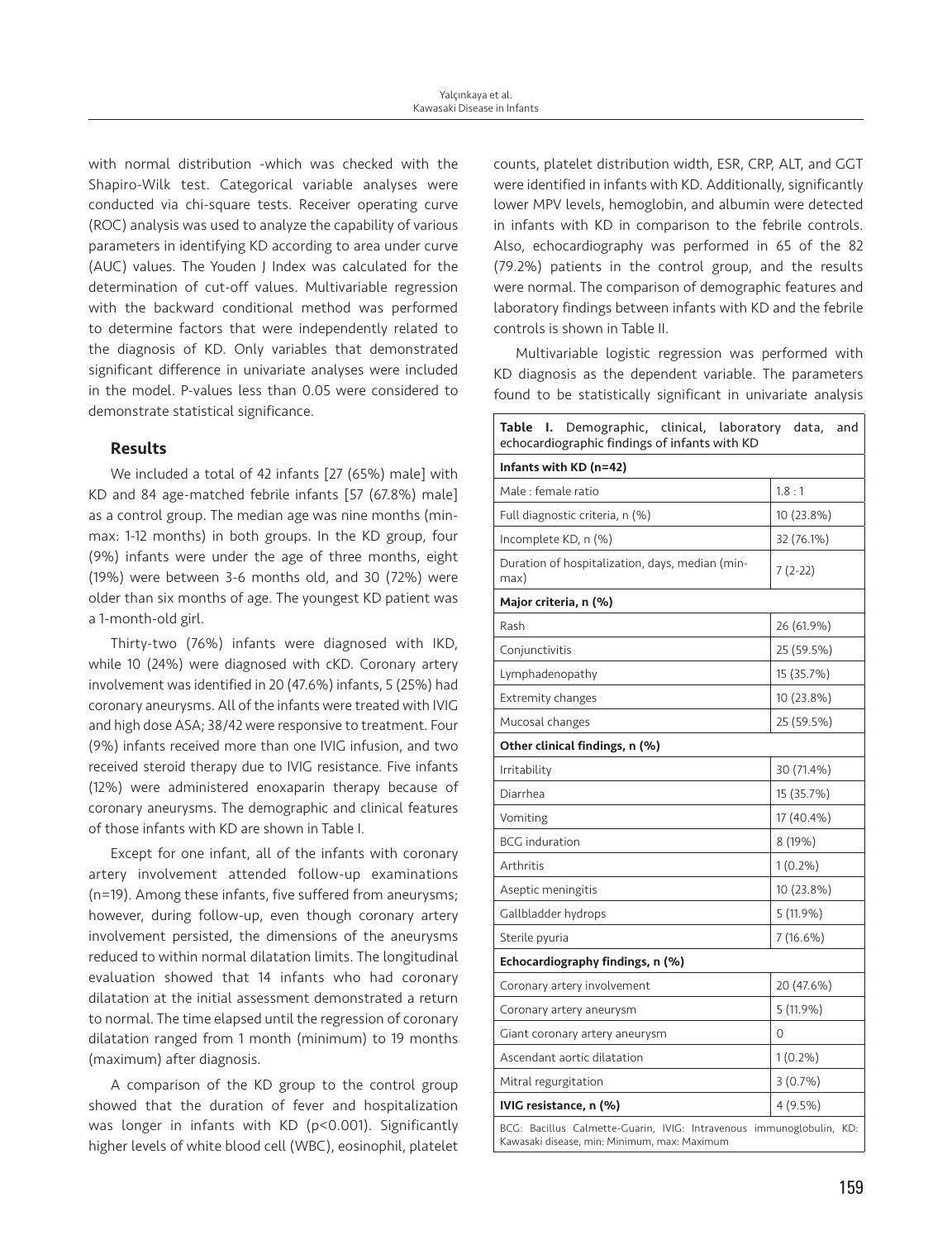were included in the model. Albumin and MPV values were categorized with regards to the cut-off values obtained via ROC analysis. Lower MPV and albumin values (based on the cut-off values) were independently associated with a higher likelihood of having KD diagnosis. Following this, we used ROC curve data to assess the diagnostic abilities of albumin and MPV to distinguish KD patients from the febrile controls (Figure 1). AUC values, cut-off points determined by the Youden J Index, and sensitivity, specificity, accuracy, and positive and negative predictive values for the parameters are given in Table III.

# **Discussion**

It is well known that infant KD presents a diagnostic challenge due to its subtle signs and symptoms, often resulting in a diagnosis of IKD. However, in this age group, the cardiac and coronary complications of the disease are also more common, which makes accurate diagnosis crucial

(4). The literature shows that infants with KD may present with only two symptoms, namely, irritability and prolonged fever (5). Distinctive laboratory or clinical features that can differentiate KD from other febrile illnesses have not yet been identified in this age group. Therefore, we aimed to evaluate the role of laboratory parameters in distinguishing KD from other febrile cases.

In our study, 76% of patients had IKD. Although there are different frequencies in previous reports, such as 56.6% (6), 68% (7), 88% (8), and 71% (9), it seems that our results are in agreement with the majority of studies showing that IKD is more common among infants. Infants younger than three months of age often present with the incomplete form of the disease (10). This situation is thought to be associated with the immaturity of the immune system in infants. Researchers have argued that the neutralization of superantigens by maternal antibodies transferred through the placenta may be related to the

| Table II. Comparison of clinical and laboratory features of infants with KD and febrile controls |                                    |                                     |         |  |  |  |  |  |
|--------------------------------------------------------------------------------------------------|------------------------------------|-------------------------------------|---------|--|--|--|--|--|
|                                                                                                  | <b>Infants with KD</b><br>$(n=42)$ | <b>Febrile controls</b><br>$(n=84)$ | p-value |  |  |  |  |  |
| Age, months                                                                                      | $9(1-12)$                          | $9(2-12)$                           | 0.565   |  |  |  |  |  |
| Male : female ratio                                                                              | 1.8:1                              | 2:1                                 | 0.688   |  |  |  |  |  |
| Duration of fever (days)                                                                         | $7(1-20)$                          | $5(2-10)$                           | < 0.001 |  |  |  |  |  |
| Duration of hospitalization (days)                                                               | $7(2-22)$                          | $5(3-10)$                           | < 0.001 |  |  |  |  |  |
| <b>Laboratory parameters</b>                                                                     |                                    |                                     |         |  |  |  |  |  |
| WBC (x10 <sup>3</sup> /mm <sup>3</sup> )                                                         | 15.8 (3.9-36.2)                    | 13.8 (4.7-28.3)                     | 0.023   |  |  |  |  |  |
| Neutrophil (x10 <sup>3</sup> /mm <sup>3</sup> )                                                  | $8.2(1.4-20.5)$                    | $7.1(1.3-17.1)$                     | 0.077   |  |  |  |  |  |
| Lymphocyte (x10 <sup>3</sup> /mm <sup>3</sup> )                                                  | $5.1(1.8-12.4)$                    | $1.05(4.1-11.1)$                    | 0.084   |  |  |  |  |  |
| Monocyte (x10 <sup>3</sup> /mm <sup>3</sup> )                                                    | $1.3(0.2-3.5)$                     | $1.1(0.1-3.07)$                     | 0.688   |  |  |  |  |  |
| Eosinophil (x10 <sup>3</sup> /mm <sup>3</sup> )                                                  | $0.2(0.03 - 2.02)$                 | $0.1(0-6.3)$                        | < 0.001 |  |  |  |  |  |
| Platelet count (x10 <sup>3</sup> /mm <sup>3</sup> )                                              | 527 (72-1394)                      | 356 (155-672)                       | < 0.001 |  |  |  |  |  |
| MPV (fL)                                                                                         | $7.8(6.6-10.7)$                    | $8.7(6.6-11.5)$                     | < 0.001 |  |  |  |  |  |
| Hemoglobin (g/dL)                                                                                | $10.2(7.5-12)$                     | $11(8.8-15.5)$                      | < 0.001 |  |  |  |  |  |
| PDW (%)                                                                                          | 39.2 (11.5-60.7)                   | $16.6(8.2-66)$                      | 0.005   |  |  |  |  |  |
| CRP(mg/L)                                                                                        | 88.1 (3.4-289)                     | 36.5 (3-179)                        | 0.002   |  |  |  |  |  |
| $ESR$ (mm/h)                                                                                     | 72.5 (1.3-130)                     | 47.5 (7-108)                        | 0.002   |  |  |  |  |  |
| Aspartate aminotransferase (units/L)                                                             | 36 (16-170)                        | 39 (18-140)                         | 0.625   |  |  |  |  |  |
| Alanine aminotransferase (units/L)                                                               | 30.5 (10-184)                      | $17(7-120)$                         | 0.001   |  |  |  |  |  |
| Gamma-glutamyl transferase (units/L)                                                             | 45.5 (10-233)                      | 23.5 (8-100)                        | 0.002   |  |  |  |  |  |
| Albumin (g/dL)                                                                                   | $3.3(2-4.8)$                       | $3.8(3.3-4.6)$                      | < 0.001 |  |  |  |  |  |
| Sodium (mEq/L)                                                                                   | 136 (128-139)                      | 135 (131-143)                       | 0.851   |  |  |  |  |  |

\*All values are given as median (min-max)

CRP: C-reactive protein, ESR: Erythrocyte sedimentation rate, KD: Kawasaki Disease, MPV: Mean platelet volume, PDW: Platelet distribution width ratio, WBC: White blood cell, min: Minimum, max: Maximum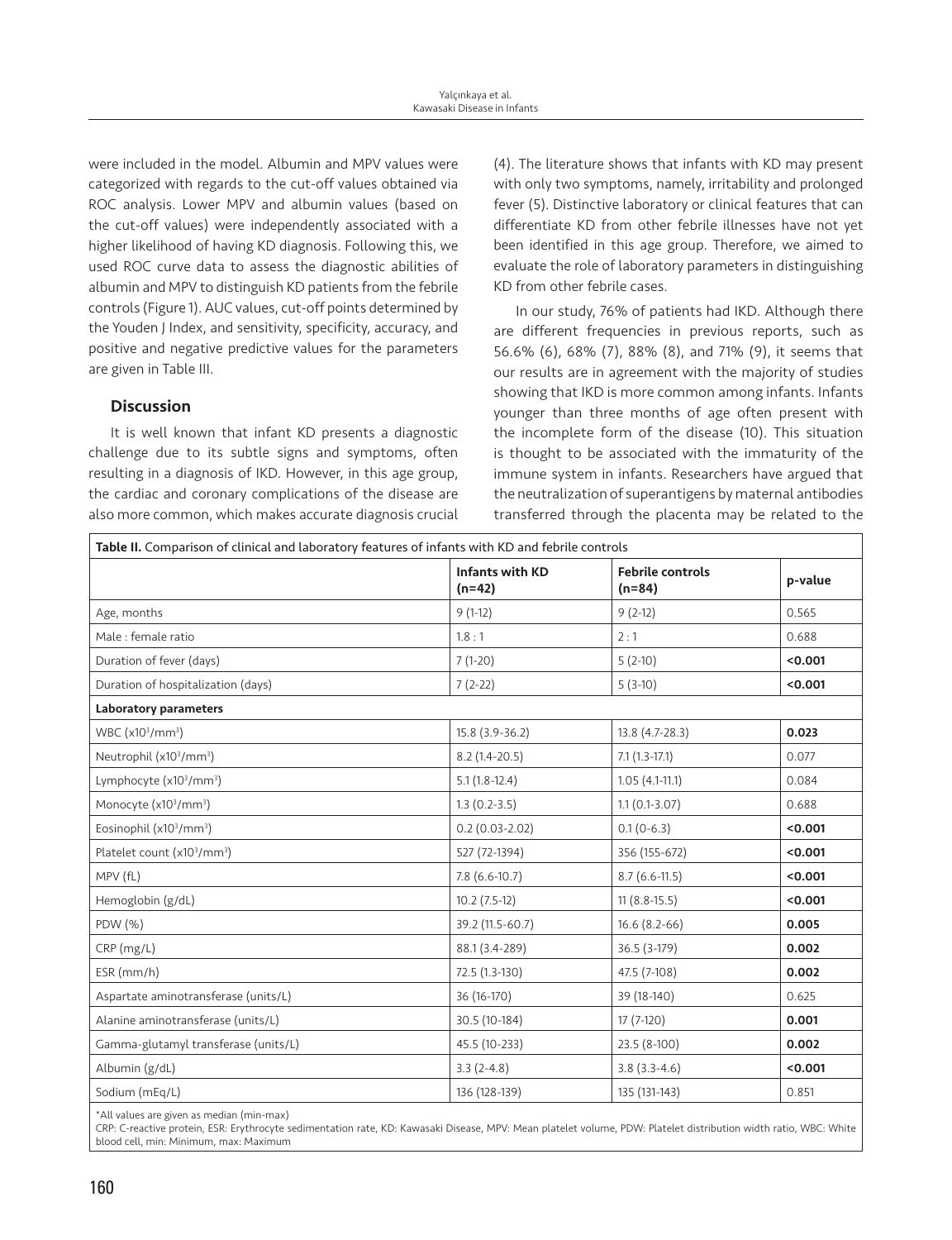higher likelihood of IKD among infants when compared to older children (11).

The possibility of KD should be considered when an infant has prolonged fever, even without other signs (5). In our study, four patients (9%) were admitted with fever and did not initially present with any other criteria. Published case reports also show that it is not uncommon to have an infant present with only fever but subsequently receive a diagnosis of KD after the detection of coronary artery anomalies or aneurysms (1). Classically, it is suggested that fever duration must be at least five days to suspect KD; however, in a recently published revision of KD criteria, it was stated that the requirement for a specific duration of fever should not be considered as a basis for the diagnosis of KD. The Japan Nationwide Surveillance study showed that approximately 9%, 25%, and 35% of KD patients received their first IVIG treatment on the 3rd, 4th, and 5th days of illness. It was noted that the prevalence of coronary artery lesions was low (12).

As KD is a systemic inflammatory disease, laboratory findings include increased levels of acute-phase reactants, thrombocytosis, leukocytosis, and a left shift in WBC; however, these results are not specific to KD. There are currently no laboratory markers that can be used to distinguish KD from other febrile illnesses. In our study, albumin and MPV levels were identified as parameters that



**Figure 1.** ROC curves for the diagnosis of Kawasaki disease with MPV and albumin

*ROC: Receiver operating characteristic, MPV: Mean platelet volume*

could help to differentiate KD from other febrile illnesses. In a study that compared 64 children with KD (of whom 20 were infants) and 16 infants who had at least 5 days of fever, the authors found that ESR, CRP, and the N-terminal prohormone of brain natriuretic peptide were significantly higher in the KD group (13). Another study compared 72 infants with KD who were younger than six months against 50 cases of adenovirus-infected infants; WBC, platelet count, CRP, and neutrophil levels were significantly higher; whereas hemoglobin and serum albumin levels were significantly lower in those infants with KD (14). Our analysis showed that albumin levels below 3.35 g/dL were associated with a KD diagnosis in infants (Odds ratio: 112.073, 95% confidence interval 13.237-948.895). In a relatively large study conducted with 309 KD patients and 160 healthy controls, it was found that those patients with KD had lower MPV than the control subjects (15). Another study supported this by comparing changes in platelet parameters between KD patients and febrile and afebrile controls; the authors found that MPV was significantly lower in those patients with KD than the febrile controls (16). Our analysis found an MPV cutoff value of <7.97, which demonstrated a sensitivity and specificity of 59.5% and 77.4%, respectively, in distinguishing KD from febrile infants. The mechanism causing lower MPV in KD has not been clarified yet; however, it is known that MPV levels are affected by inflammation which is a characteristic of KD. It is thought that parameters that increase during the acute phase of KD, such as interleukin-6, granulocyte colony-stimulating factor, and macrophage colony-stimulating factor, might lead to decreased platelet volume (17). Also, the regulation of thrombopoiesis may be defective in inflammatory diseases, and consumption of activated platelets may cause reduced MPV (18). Since MPV is a component of the routinely performed complete blood count test, its measurement will not lead to any additional costs. Therefore, it is feasible to use this almost-ubiquitous parameter in order to differentiate between KD and other febrile diseases.

In our study, 4 of the 42 infants (9.5%) were not responsive to initial treatment with IVIG. In a study from Italy that analyzed the characteristics of 32 infants with KD, 6 (18%) infants were unresponsive to initial IVIG treatment (7). Furthermore, a study from India reported 3 of their 17 infants (17%) were resistant to initial IVIG and required additional treatment. In support of these findings, a previous study observed that younger children had a relatively higher frequency (19%) of requiring a second IVIG dose than older children (14%), even though the difference between groups was not significant (19). Additionally, it has been noted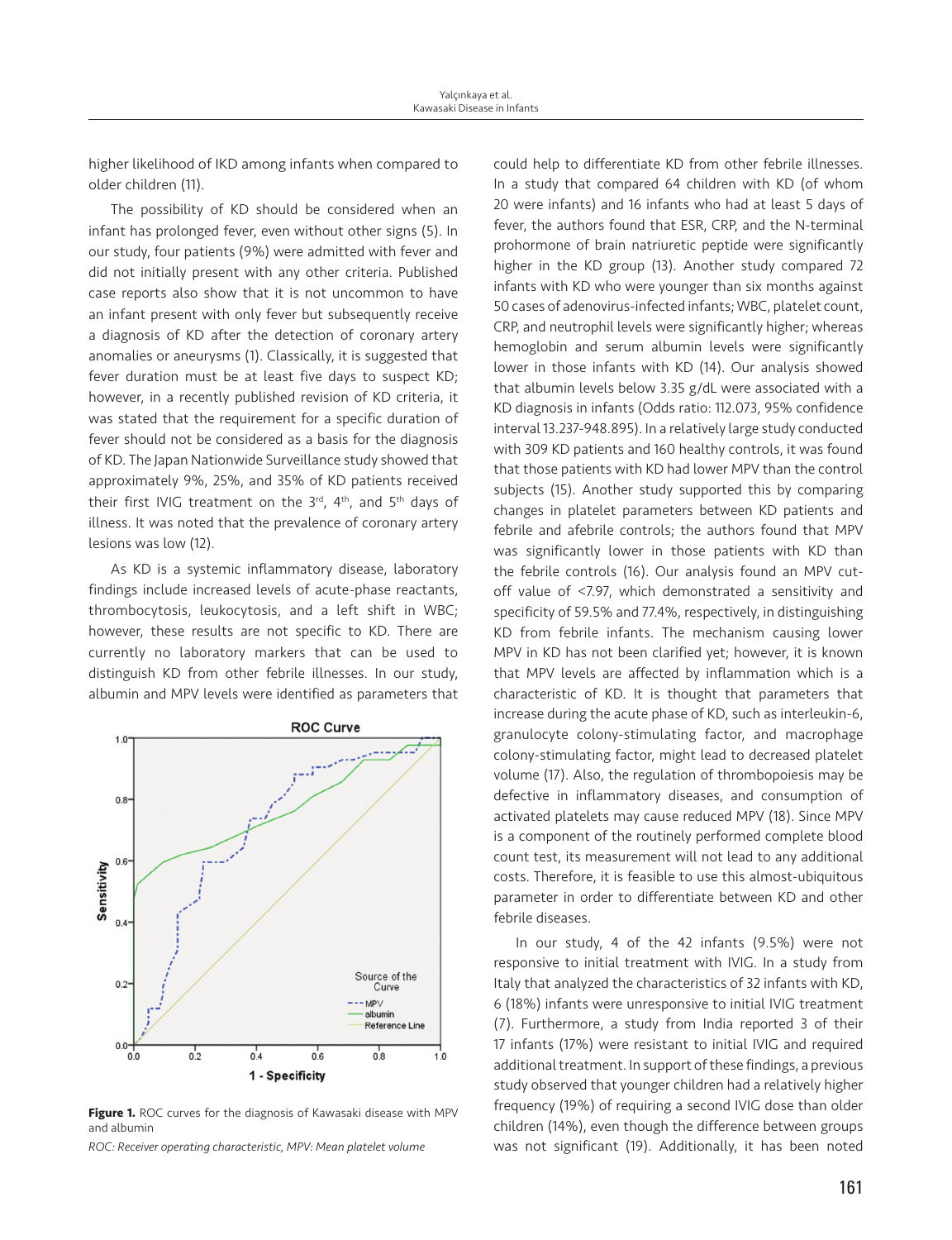that infants with KD might be more resistant to treatment overall (20). However, the frequency of resistance to IVIG was much lower in our group of patients, possibly indicating a difference caused by genetic factors.

The PubMed database was searched using terms such as "infant Kawasaki disease," "Kawasaki disease aged below 1 year" and "Kawasaki disease age". Only studies in the English language and only ones published after January 2000 were included. Eight publications were found in which the characteristics of infants with KD who were younger than 12 months old were compared to those in other age groups. The data from these published studies regarding infants with KD (3,4,7,13,21-24) are summarized in Table IV. Although various case series and studies focusing on infants with KD have been published, our study is among the few that evaluated whether a distinctive laboratory marker can be used to distinguish KD from other febrile conditions in the infant age group.

## Study Limitations

One of the limitations of our study is the limited number of infants included. All evaluated data were drawn from a single center, which may be a limitation even though this center is a tertiary referral center that receives patients from all regions throughout Turkey. The retrospective design is another limitation. Additionally, low albumin is a known diagnostic parameter of IKD, and any results should be interpreted with this in mind.

## Conclusion

It may be difficult to diagnose KD in infants since the disease course is subtle and difficult to differentiate from other febrile diseases. Our data shows that MPV and albumin may be used as supportive parameters to differentiate KD from other febrile conditions in the infant age group. However, more prospective studies are needed to identify specific clinical features, laboratory parameters, and specific criteria in the infant age group.

Table III. Parameters associated with the diagnosis of KD with multivariable logistic regression analysis and diagnostic accuracy analysis of parameters

|                                                                                                                                                        | OR (95% CI)              | p-value | <b>AUC</b> | Sensitivity | <b>Specificity</b> | Accuracy | <b>PPV</b> | <b>NPV</b> |  |
|--------------------------------------------------------------------------------------------------------------------------------------------------------|--------------------------|---------|------------|-------------|--------------------|----------|------------|------------|--|
| Albumin < $3.35$ g/dL                                                                                                                                  | 112.073 (13.237-948.895) | < 0.001 | 0.770      | 52.4%       | 98.8%              | 83.3%    | 95.7%      | 80.6%      |  |
| MPV <7.97 fL                                                                                                                                           | $0.153(0.054 - 0.432)$   | < 0.001 | 0.713      | 59.5%       | 77.4%              | 71.4%    | 56.8%      | 79.3%      |  |
| ALIC, Area under curve Cli Confidence interval, MDV, Mean platelet volume NDV, Negative prodictive value OB, Odds ratio DDV, Positive prodictive value |                          |         |            |             |                    |          |            |            |  |

AUC: Area under curve, CI: Confidence interval, MPV: Mean platelet volume, NPV: Negative predictive value, OR: Odds ratio, PPV: Positive predictive value

| Table IV. A short literature review of studies including infant KD cases aged below 12 months                                               |                           |                                                                   |                                                 |               |                              |              |                                    |                                              |                               |                                    |
|---------------------------------------------------------------------------------------------------------------------------------------------|---------------------------|-------------------------------------------------------------------|-------------------------------------------------|---------------|------------------------------|--------------|------------------------------------|----------------------------------------------|-------------------------------|------------------------------------|
| Reference<br>number                                                                                                                         | Study<br>year,<br>country | <b>Number</b><br>of KD<br>cases $<$ 12<br>months/<br>total cohort | Age of<br>infant<br><b>KD</b> group<br>(months) | M: F<br>ratio | Fever<br>duration<br>(days)  | iKD<br>n (%) | <b>IVIG</b><br>resistance<br>n (%) | Coronary<br>artery<br>involvement<br>n (%)   | Coronary<br>aneurysm<br>n (%) | <b>Albumin</b><br>(g/dL)           |
| 4                                                                                                                                           | 2012,<br>Korea            | 52/242                                                            | 8.3 <sup>5</sup>                                | 37:15         | 6.7 <sup>5</sup>             | 35(67)       | N/A                                | Z score:<br>$5.83 \pm 1.39$ <sup>+</sup>     | N/A                           | N/A                                |
| 13                                                                                                                                          | 2015.<br>Korea            | 20/64                                                             | $5.65 \pm 2.76$ <sup>+</sup>                    | 15:5          | $6.45 \pm 1.88$ <sup>+</sup> | 13(65)       | 4(20)                              | 3(15)                                        | N/A                           | $4.2 \pm 0.4$ <sup>t</sup>         |
| 3                                                                                                                                           | 2018,<br><b>USA</b>       | 80/250                                                            | $7(1-11)^*$                                     | 43:37         | N/A                          | 30(38)       | 15(16)                             | Max Z score:<br>$3.37 \pm 3.38$ <sup>+</sup> | n (48)                        | $3.11 \pm 0.57$ <sup>+</sup>       |
| 21                                                                                                                                          | 2019,<br>Korea            | 192/859                                                           | $7(5-9)$                                        | 115:77        | $6(5-7)^{t}$                 | 61(31.7)     | 11(6)                              | 40 (21)                                      | 4(2)                          | N/A                                |
| $\overline{7}$                                                                                                                              | 2019,<br>Italy            | 32/113                                                            | $5.7 \pm 2.7$ <sup>+</sup>                      | 20:12         | >5 days in<br>all patients   | 22(68.7)     | 6(18.7)                            | 16(50)                                       | N/A                           | 19 patients had<br>hypoalbuminemia |
| 22                                                                                                                                          | 2020,<br>China            | 64/213                                                            | $7(5-11)^*$                                     | N/A           | N/A                          | 4(6.1)       | 5(7.8)                             | 5(7.69)                                      | N/A                           | N/A                                |
| 23                                                                                                                                          | 2020,<br>Brazil           | 23/301                                                            | N/A                                             | 18:5          | >5 days in<br>all patients   | 9(39.1)      | 31(11.4)                           | 12(52.2)                                     | N/A                           | N/A                                |
| 24                                                                                                                                          | 2021,<br>China            | 62/398                                                            | $8.48 \pm 1.12$ <sup>+</sup>                    | 40:22         | $7.4 \pm 2.4$ <sup>+</sup>   | 28 (45.2)    | 15(24.2)                           | 15(24.2)                                     | N/A                           | N/A                                |
| F: Female, IVIG: Intravenous immunoglobulin, IKD: Incomplete Kawasaki disease, KD: Kawasaki disease, M: Male, USA: United States of America |                           |                                                                   |                                                 |               |                              |              |                                    |                                              |                               |                                    |

\*Median (minimum-maximum), †Mean ± standard deviation, ‡Median (interquartile range), §Mean